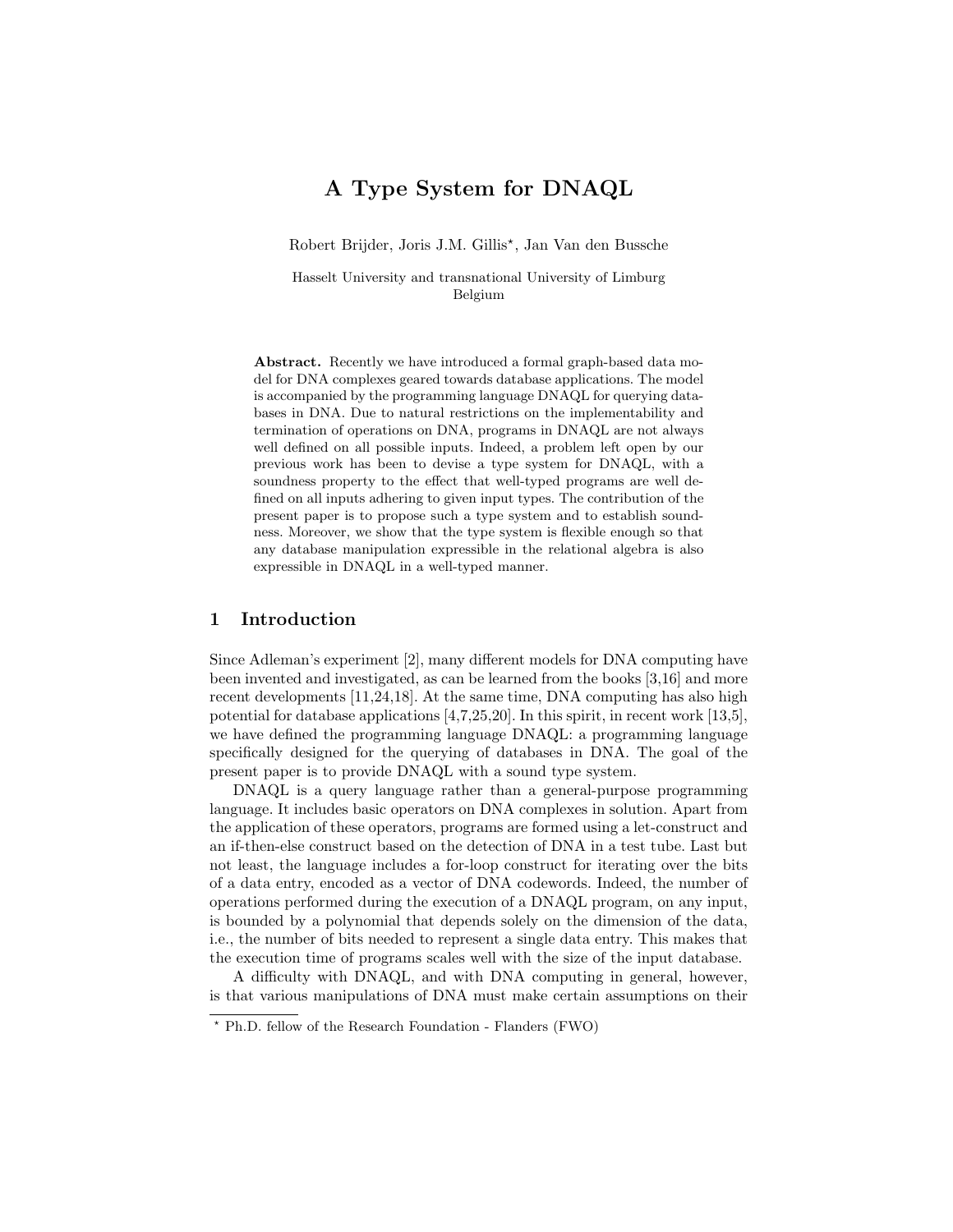input so as to be effectively implementable and produce a well-defined output. Even when these assumptions are well understood for each operation in isolation, the problem is exacerbated in an applicative programming language like DNAQL, where the output of one operation serves as input for another. Indeed the problem of deciding whether a given program will have well-defined behavior on all possible intended inputs is typically undecidable. While this undecidability is well known for Turing-complete programming languages, it remains so for database languages that are typically not Turing-complete [6].

The standard solution to ensure well-definedness of programs is to use a type system and check programs syntactically so as to allow only well-typed programs. Well-devised type systems have a soundness property to the effect that, once a program has been checked to be well-typed for a given input type, the behavior of the program is then guaranteed to be well defined on all inputs of the given type [17,14]. In the present paper, we propose a type system for DNAQL and establish a soundness theorem. Moreover, we show that the type system is flexible enough so that arbitrary relational databases can be represented as typed DNA complexes, and so that arbitrary relational algebra expressions on these data can be expressed by well-typed DNAQL programs. The relational algebra is the applicative language at the core of standard database query languages such as SQL [9,12,1].

We would like to make clear in what sense the present paper enhances previous work. That the relational algebra can be simulated in DNAQL has already been shown [13], but only insofar as the dynamic behavior at run-time is concerned. Here we show that the simulation can be syntactically guaranteed to be possible with well-typed DNAQL programs only. Also in recent work [5] we formulated a syntactic test on the well-definedness of hybridization, similar to weak satisfiability [15]. This syntactic test is but one component of the type system presented here, and here it is also extended to account for components of DNA complexes that are immobilized on separation surfaces such as magnetic beads.

Most importantly, a crucial feature of the type system presented here is a wildcard mechanism to account for the fact that the length (in bits), as well as the actual values, of data entries are unknown at compile time. This mechanism is integrated in a type-checking system that keeps track of mandatory components in DNA complexes, as well as their hybridization status. The result is a type system that allows a natural and flexible representation of structured data in DNA, in a way so that a significant class of data manipulations can be typed as programs in DNAQL.

### 2 Sticker Complexes

We recall [13,5] the data model of DNA sticker complexes, a graph-theoretically defined formalization of DNA complexes of a limited format geared towards data representation. Due to space limitations, we must be brief.

From the outset we assume a finite alphabet  $\Sigma$ . As customary in formal models of DNA computing [16], each letter represents a string over the DNA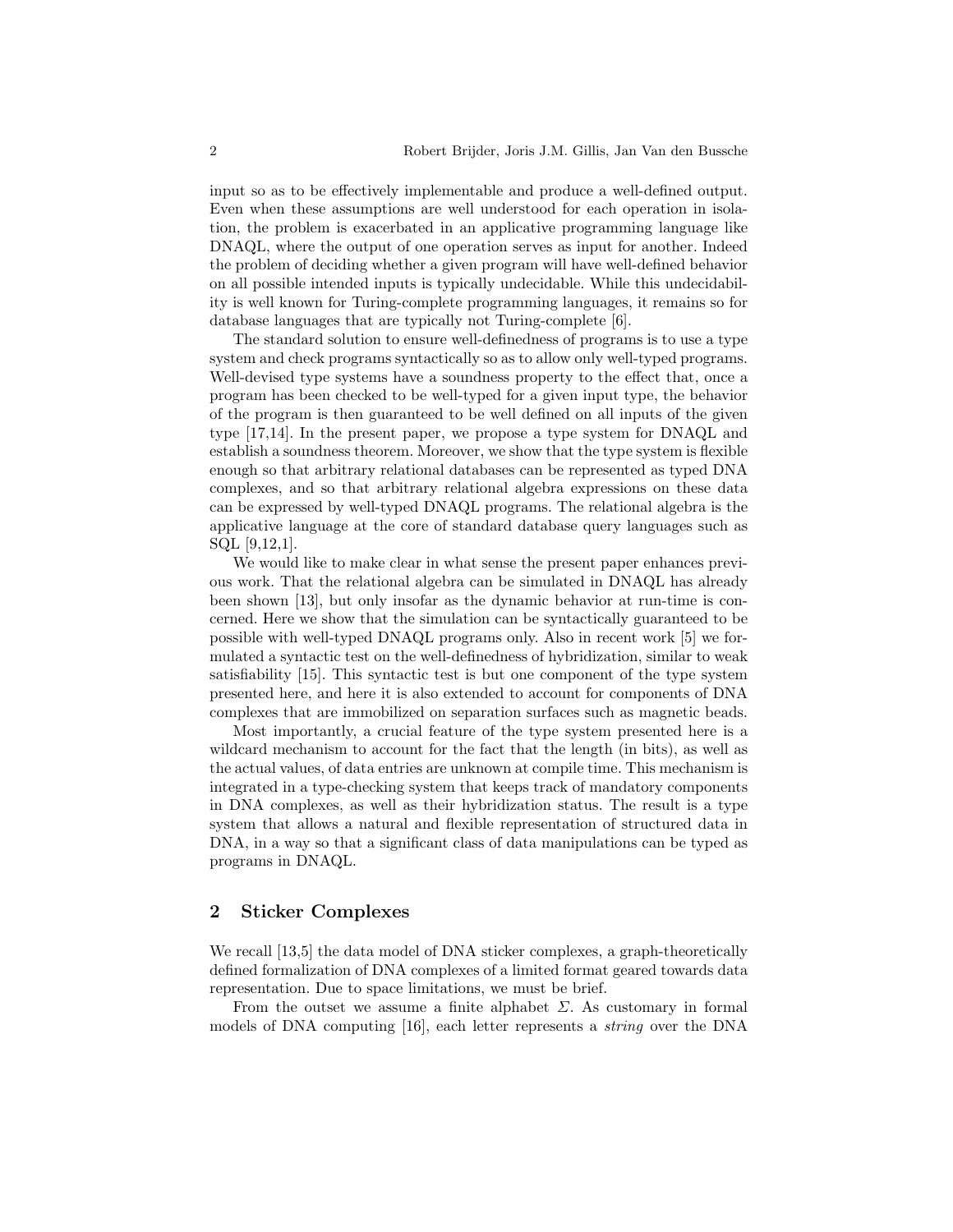alphabet  $\{A, C, G, T\}$ , such that the resulting set of sequences forms a set of DNA codewords [8,22,23]. This should always be kept in mind. The alphabet  $\Sigma$ is matched with its negative version  $\Sigma = \{\bar{a} \mid a \in \Sigma\}$ , disjoint from  $\Sigma$ . Thus there is a bijection between  $\Sigma$  and  $\overline{\Sigma}$ , which is called *complementarity* and is denoted by overlining; we also set  $\bar{a} = a$  so complementarity is symmetric. Obviously,  $\bar{a}$ stands for the Watson-Crick complement of the DNA sequence represented by a. The elements of  $\Sigma$  are called *positive symbols* and the elements of  $\Sigma$  are called negative symbols.

For the purpose of data formatting we further assume that  $\Sigma = \Lambda \cup \Omega \cup \Theta$  is composed of three disjoint parts: the set  $\Lambda$  of atomic value symbols; the set  $\Omega$  of attribute names; and the set  $\Theta = {\{\#_1, \#_2, \#_3, \#_4, \#_5, \#_6, \#_7, \#_8, \#_9\}}$  of tags.

The overall structure of a DNA complex is abstracted in the notion of pre*complex.* Formally, a pre-complex is a 6-tuple  $(V, L, \lambda, \mu, \iota, \beta)$ , where

- 1. V is a finite set of nodes;
- 2.  $L \subseteq V \times V$  is a set of directed edges without self-loops;
- 3.  $\lambda: V \to \Sigma \cup \overline{\Sigma}$  is a total function labeling the nodes with positive and negative alphabet symbols;
- 4.  $\mu \subseteq [V]^2 = \{\{u, v\} \mid u, v \in V \text{ and } u \neq v\}$  is a partial matching on the nodes, i.e., each node occurs in at most one pair  $\mu$ . Note that the pairs in  $\mu$  are unordered.
- 5.  $\iota \subseteq V$  is the set of *immobilized* nodes; and
- 6.  $\beta \subset V$  is the set of blocked nodes.

Let  $C$  be a pre-complex as above. A *strand* of  $C$  is simply a connected component of the directed graph  $(V, L)$ , so ignoring  $\mu$ . The length of a strand is its number of nodes. A sticker complex (or complex for short) now is a precomplex satisfying the following restrictions:

- 1. Each node has at most one incoming and at most one outgoing edge. Thus, each strand has the form of a chain or a cycle.
- 2. Strands are homogeneously labeled, in the sense that either all nodes are labeled with positive symbols, or all with negative symbols. Naturally, a strand with positive (negative) symbols is called a positive (negative) strand.
- 3. Every negative strand has length one or two; if it has length two, then it must have a single edge (i.e., it cannot be a 2-cycle). Negative strands are also referred to as "stickers".
- 4. Matchings by  $\mu$  only occur between complementarily labeled nodes: formally, if  $\{x, y\} \in \mu$  then  $\lambda(y) = \overline{\lambda(x)}$ .
- 5. A node can be immobilized only if it is the sole node of a negative strand.
- 6. Each component can contain at most one immobilized node.
- 7. Nodes in  $\beta$  do not occur in  $\mu$ .

We see that the edges of a sticker complex indicate the sequence order within strands, and the matching  $\mu$  makes explicit where stickers have annealed to positive strands. The predicate  $\beta$  represents longer stretches of double strands and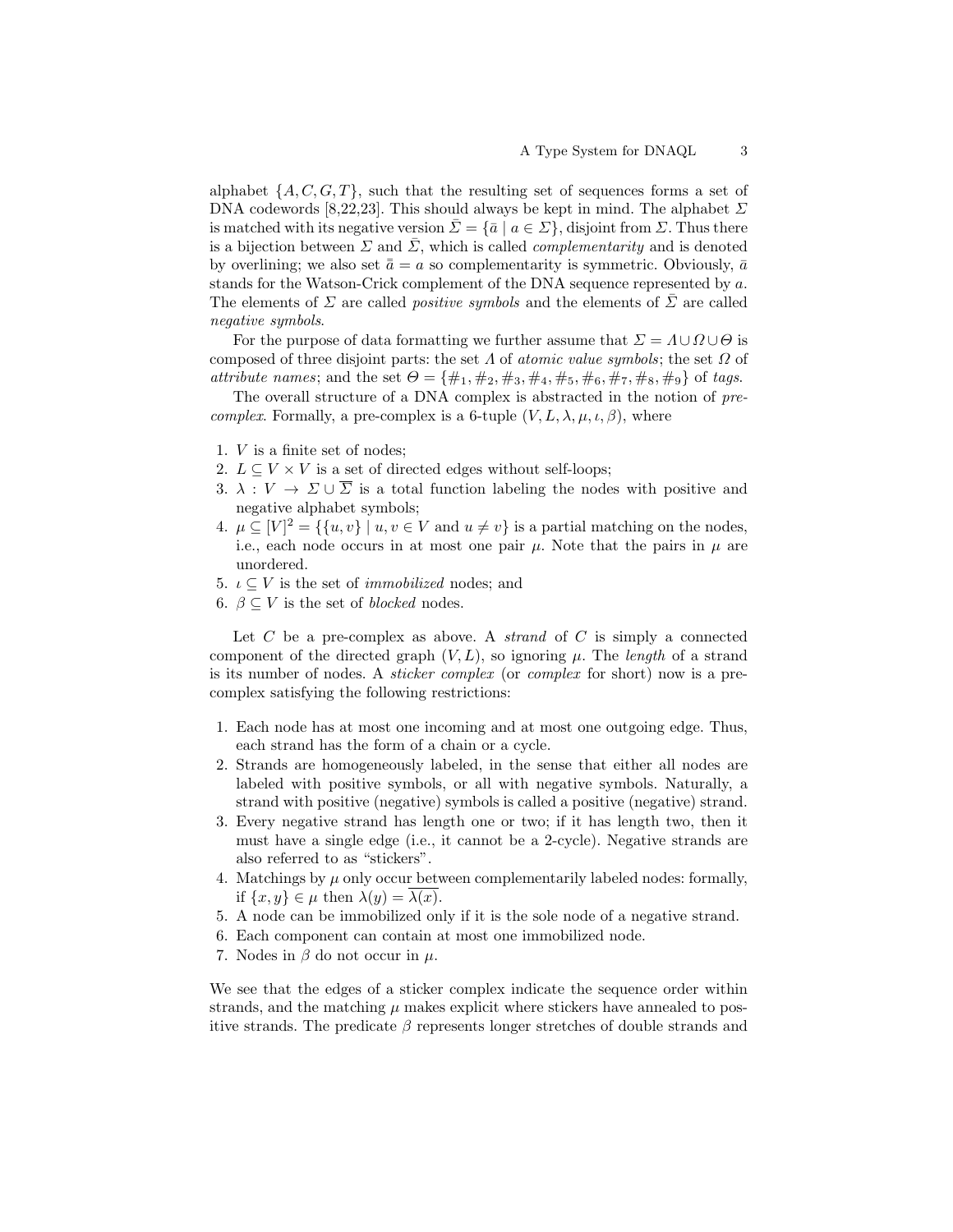is used to restrict the places where hybridization can still occur [21]. Immobilized nodes represent probes attached to magnetic beads or surfaces that can be separated from the rest of the solution.

Components and redundancy. Two strands  $s$  and  $s'$  are bonded if there is a node v in s and some node v' in s' with  $\{v, v'\} \in \mu$ . When two strands are connected (possibly indirectly) by this bonding relation, we say they belong to the same component. Thus a component of a pre-complex is a substructure formed by a maximal set of strands connected by the bonding relation. Note that a component of a pre-complex is in itself a pre-complex. We use  $comp(C)$ to denote the set of components of pre-complex  $C$ . Conversely, we can view a set of sticker complex components as a single sticker complex, basically by taking the union.

The intention of our model is that a complex defines the structural content of a test tube, which, however, will hold copies in surplus quantity of each component. Thus, each component of a complex stands for multiple occurrences. We formalize this using the notions of subsumption, equivalence, and minimality.

A pre-complex  $C_1$  is subsumed by pre-complex  $C_2$  if for each component  $D_1$  in  $C_1$  there is an isomorphic component  $D_2$  in  $C_2$ . Two pre-complexes are *equivalent* if they subsume each other. A component  $D$  in pre-complex  $C$  is *redundant* if there exists a component  $D'$  in C such that D and  $D'$  are isomorphic. Note that removing D from C yields an equivalent sticker complex. A pre-complex is minimal if there are no redundant components.

**Saturated complexes.** We call a complex  $C$  *saturated* if there do not exist any two nodes v and w such that adding the pair  $\{v, w\}$  still results in a legal sticker complex. Intuitively, when a complex is saturated, hybridization is finished in the complex.

Representation of data entries. Dimension of a complex. The three disjoint parts of the alphabet  $\Sigma = \Lambda \cup \Omega \cup \Theta$  serve distinct roles. Nodes labeled with tags from  $\Theta$  indicate regions in the complex that have a function for data manipulation, as cleavage sites, or sites where stickers can anneal so as to circularize or concatenate strands. Nodes labeled with attribute names from  $\Omega$  are used as annotations to data entries. Finally, the data entries themselves are represented using nodes labeled by atomic value symbols from Λ.

Atomic value symbols fulfill the same function as bits in a digital computer. A sequence of atomic value symbols represent a value, much like 100 is the binary representation of the number 8. Similar to the word size (number of bits) used in a digital computer to represent single data elements (such as integers), we will use sequences of atomic value symbols of a fixed length  $\ell$ , called the dimension. Let  $s = s_1 \ldots s_\ell$  be a sequence of  $\ell$  consecutive nodes of a strand of a sticker complex. If all nodes are labeled with atomic value symbols, s is called an  $\ell$ -core. Let  $s = s_0 \ldots s_{\ell+1}$  be a sequence of  $\ell + 2$  consecutive nodes of a strand of a sticker complex. Such a sequence is called an  $\ell$ -vector if  $s_0$  is labeled with  $\#_3$ ,  $s_{\ell+1}$  is labeled with  $\#_4$  and  $s_1 \ldots s_{\ell}$  is an  $\ell$ -core.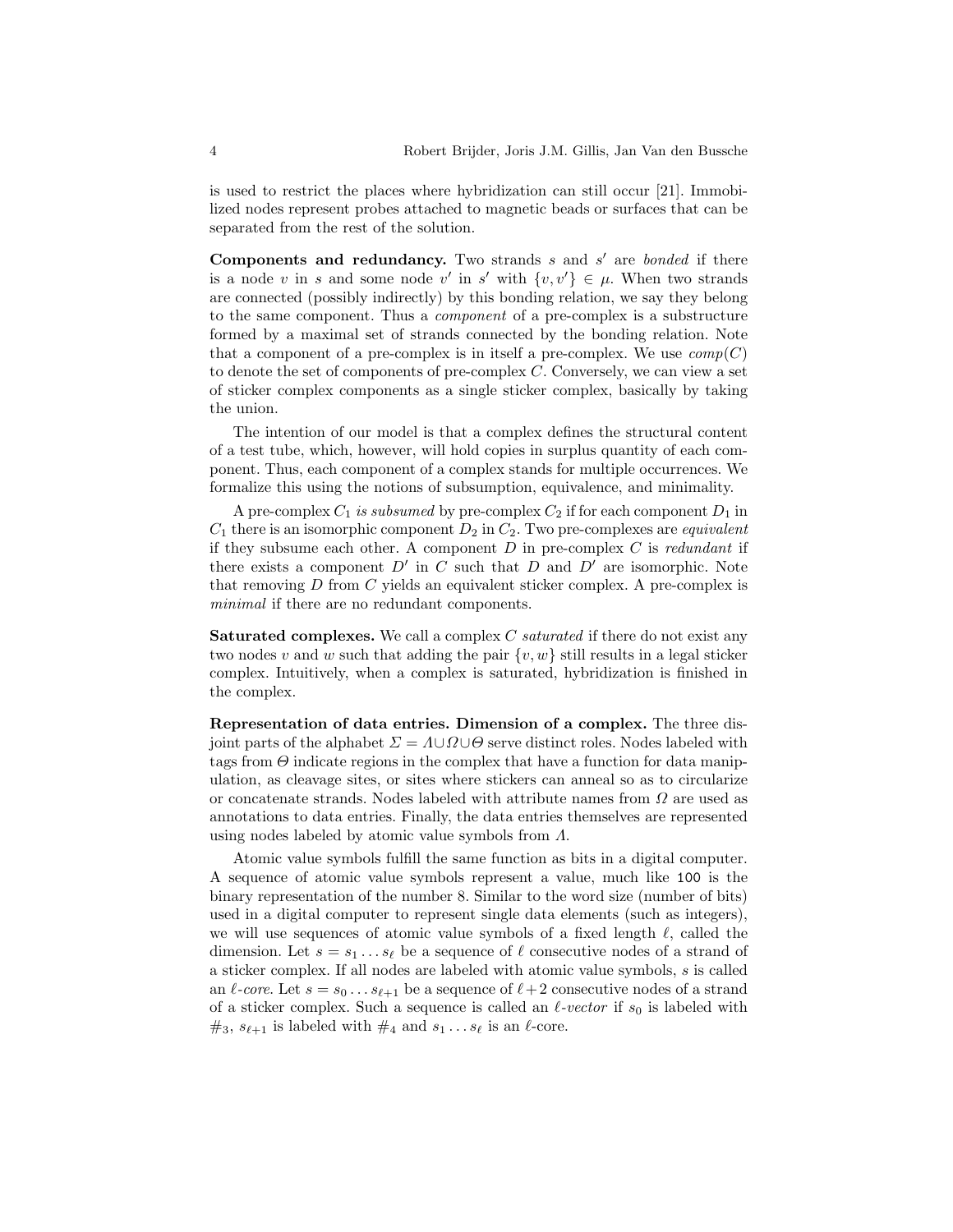The *dimension* is now defined as follows. For a fixed value of  $\ell$ , we say that sticker complex C has dimension  $\ell$ , if all nodes labeled with an atomic value symbol occur in an  $\ell$ -vector. We then call C an  $\ell$ -complex.

### 3 DNAQL

DNAQL [13] is an applicative programming language for expressing functions from  $\ell$ -complexes to  $\ell$ -complexes. A crucial feature of DNAQL is that the same program can be applied uniformly to complexes of any dimension  $\ell$ . DNAQL is not computationally complete, as it is meant as a query language and not a general-purpose programming language. The language is based on a basic set of operations on complexes, some distinguished constants, an emptiness test (ifthen-else), let-variable binding, counters that can count up to the dimension of the complex, and a limited for-loop for iterating over a counter. The syntax of DNAQL is given in Figure 1. Note that expressions can contain two kinds of variables: variables standing for complexes, and counters, ranging from 1 to the dimension. Complex variables can be bound by let-constructs, and counters can be bound by for-constructs. The free (unbound) complex variables of a DNAQL expression stand for its inputs. A DNAQL program is a DNAQL expression without free counters. So, in a program, all counters are introduced by for-loops.

 $\langle expression \rangle ::= \langle complexvar \rangle | \langle for each \rangle | \langle if \rangle | \langle let \rangle | \langle operator \rangle | \langle constant \rangle$  $\langle for each \rangle ::=$  for  $\langle complexvar \rangle := \langle expression \rangle$  iter  $\langle counter \rangle$  do  $\langle expression \rangle$  $\langle if \rangle ::= \texttt{if empty}(\langle complexvar \rangle) \text{ then } \langle expression \rangle \text{ else } \langle expression \rangle$  $\langle let \rangle ::= \texttt{let } x := \langle expression \rangle \text{ in } \langle expression \rangle$  $\langle operator \rangle ::= ((\langle expression \rangle) \cup (\langle expression \rangle)) | ((\langle expression \rangle) - (\langle expression \rangle))$  $h$ ybridize $(\langle expression \rangle)$  | ligate $(\langle expression \rangle)$  | flush $(\langle expression \rangle)$  $split(\langle expression \rangle, \langle split point \rangle) | block(\langle expression \rangle, \Sigma - A)$  $\text{blockfrom}(\langle expression \rangle, \Sigma - A) \mid \text{blockexcept}(\langle expression \rangle, \langle counter \rangle)$  $\texttt{cleanup}(\langle expression \rangle)$  $\langle constant \rangle ::= \varSigma^+ \,\, \mid\, (\overline{\varSigma} - \overline{A}) \ (\overline{\varSigma} - \overline{A}) \,\, \mid \, \texttt{immob}(\overline{\varSigma}) \mid \texttt{empty}$  $\langle split point \rangle ::= \#_2 | \#_3 | \#_4 | \#_6 | \#_8$ 

Fig. 1. Syntax of DNAQL.

The constant expressions provide particular complexes as constants. A word  $w \in \Sigma^+$  stands for a single, linear, positive strand that spells the word w. A two-letter word  $\bar{a}\bar{b}$ , for  $a, b \in \Sigma - \Lambda$ , stands for a single, linear, negative strand of length two of the  $1 \to 2$  with  $\lambda(1) = \bar{b}$  and  $\lambda(2) = \bar{a}$ . The expression immob( $\bar{a}$ ), for  $a \in \Sigma$ , stands for a single, negative, immobilized node labeled  $\bar{a}$ : we call such a node a probe. The expression empty stands for the empty complex. The split operation is implemented by restriction enzymes. As the number of restriction enzymes is limited, and to ensure biological feasability of DNAQL, we allow only a limited number of split points.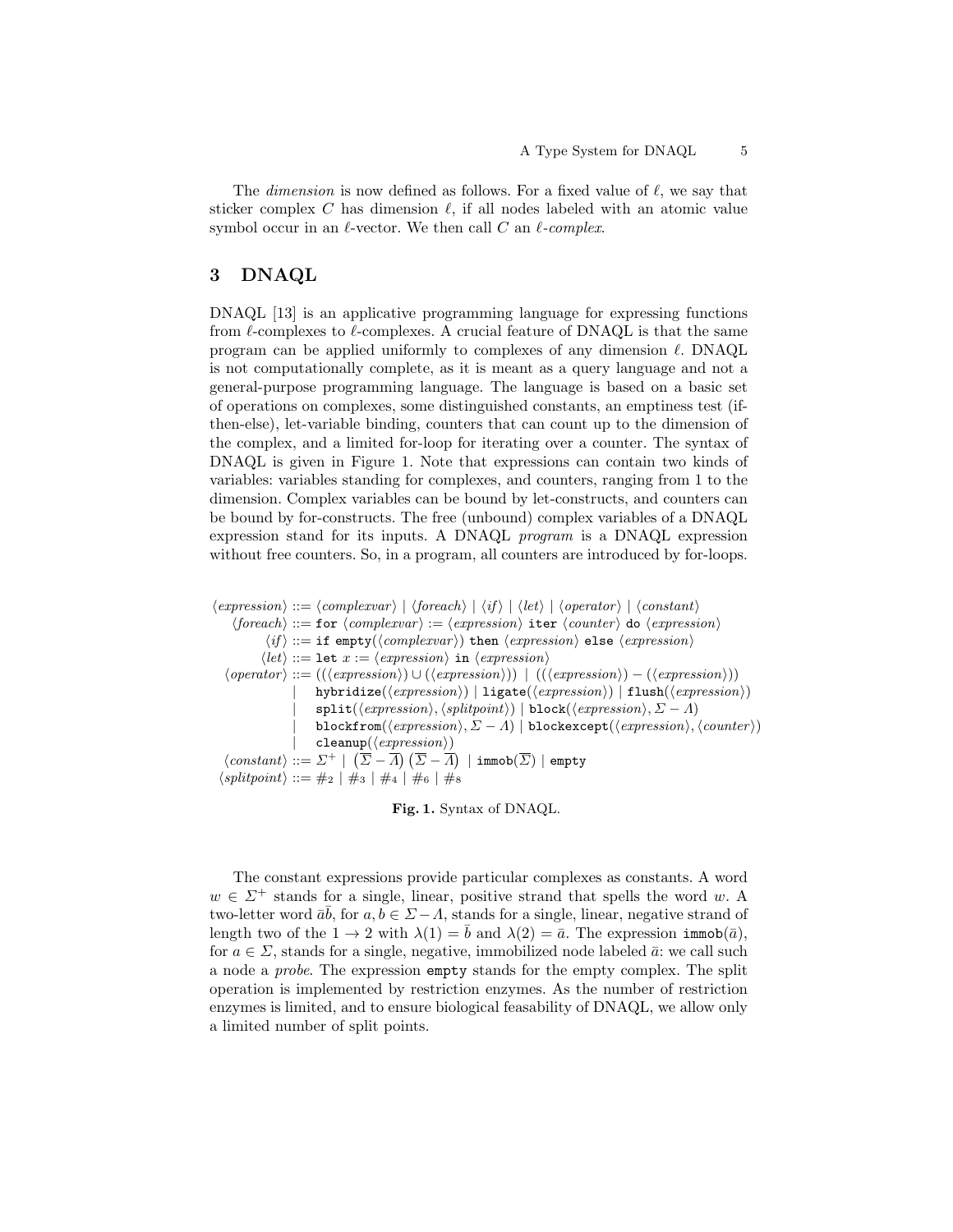The operation ∪ takes the disjoint union of two complexes. The difference  $C - D$  of complexes C and D, which may be implemented using a subtractive hybridization technique [10], keeps only the strands of C that do not appear in  $D$ , and is only well defined when  $C$  and  $D$  consist solely of positive, equal-length strands. The operation hybridize performs hybridization as formalized [5] and extended here to take immobilized components into account, and may be undefined due to nonterminating behavior. Moreover, ligate behaves as ligase; flush removes supernatant (keeps only immobilized components), and split cleaves complexes. The blocking operations block a single node (block) or block a range starting from a primer (blockfrom); blockexcept $(C, i)$  blocks, in each  $\ell$ -vector  $s_0, s_1, \ldots, s_\ell, s_{\ell+1}$  in the  $\ell$ -complex C, all nodes except  $s_i$ . For the blocking operations to be well defined, the complex must be saturated. Finally, cleanup undoes matchings and blockings and removes all strands except the longest positive ones.

The for-loop iterates its body with the counter running from 1 to  $\ell$ , thus allowing access to specific bits in data entries with the aid of the blockexcept construct.

Example 1. We give an example of a DNAQL program, over the input variables  $x_1$  and  $x_2$ , with a behavior similar to the selection operator and the cartesian product operator from the relational algebra. Below, a and b are assumed to be atomic value symbols.

```
let y_1 := \text{cleanup}(\text{float}(hybridize(x_1 \cup \text{immob}(\bar{a})))) in
let y_2 := \texttt{cleanup}(\texttt{flush}(\texttt{hybridize}(x_2 \cup \texttt{immob}(\overline{b})))) in
if empty(y_1) then empty else
if empty(y_2) then empty else
cleanup(ligate(hybridize(y_1 \cup y_2 \cup \overline{\#_5\#_1})))
```
Assume complex  $C_1$  holds a set of strands of the form  $\#_3 * \#_4 \#_5$ , where  $*$  stands for a data entry in the form of an  $\ell$ -core, and  $C_2$  similarly holds a set of strands of the form  $\#_1\#_3*\#_4$ . Then the program applied to  $C_1$  and  $C_2$  filters from  $C_1$  $(C_2)$  the strands whose data entry contains the letter a  $(b)$ ; if both intermediate results are nonempty, the program then uses the stickers  $\frac{1}{15}$  to concatenate each remaining strand from  $C_1$  with each remaining strand from  $C_2$ .

# 4 Sticker Complex Types

Intuitively, a sticker complex type is an  $\ell$ -complex where all data entries have been replaced by wildcards. What remains is a structural description of the components that may appear in the complex, with attribute names and tags explicit, but the dimension and actual values of data entries hidden. In order to obtain a powerful type system for  $DNAQL$ , these "weak" types S are augmented to "strong" types that have an indication  $\odot$  of the mandatory components, which must occur, and a bit h indicating that the type is saturated. The former is needed to type common DNAQL programs that use hybridization, and the latter is needed to type blocking operators in a DNAQL program.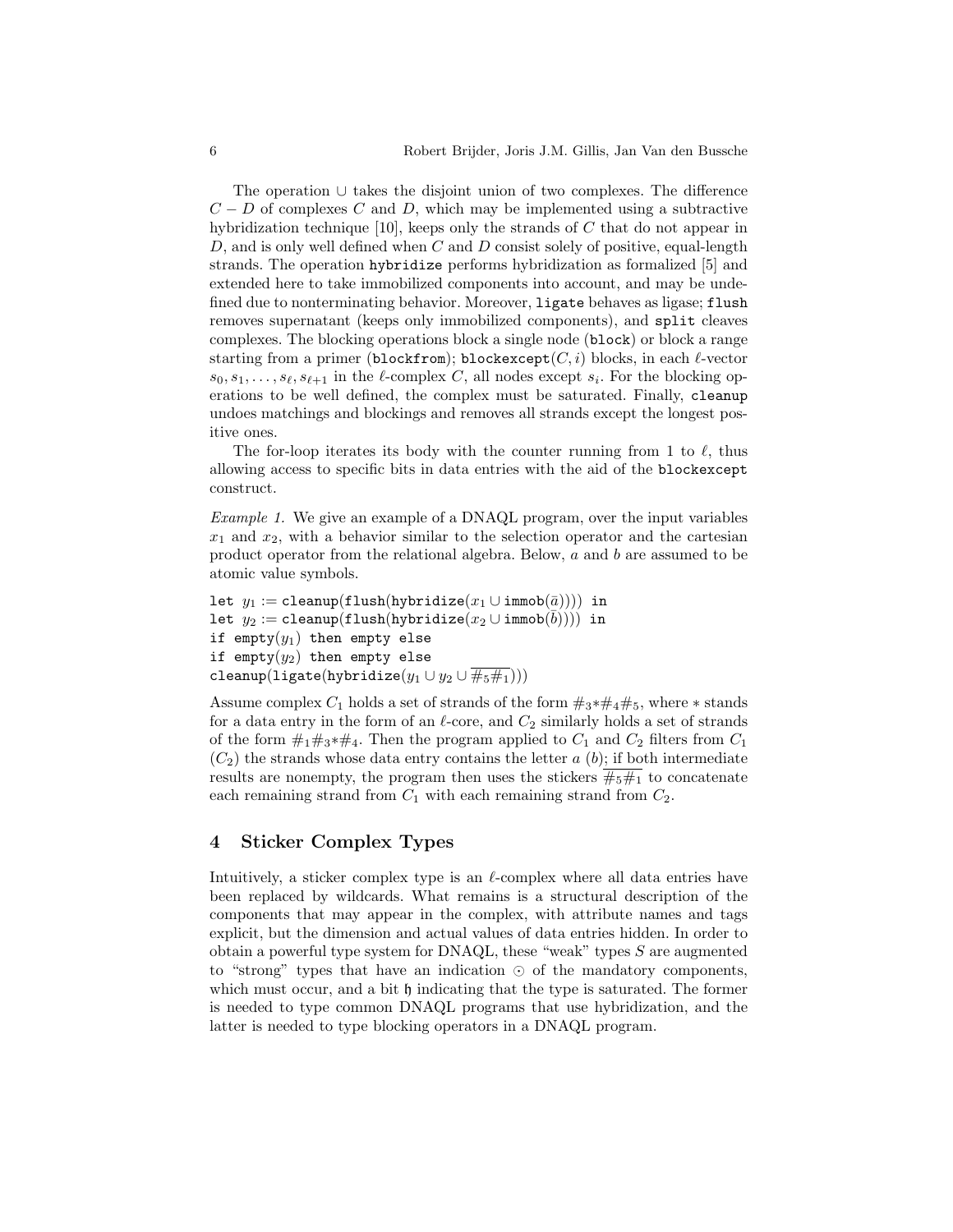Formally, we begin by introducing four symbols assumed not present in  $\Sigma \cup \Sigma$ :

- 1.  $\ast$  (free) represents an  $\ell$ -core with none of the nodes matched or blocked;
- 2. <u>\*</u> (blocked) represents an  $\ell$ -core with all nodes blocked;
- 3.  $≵ (open)$  is the result of a block-except operator on an  $\ell$ -core;

Let N denote the set  $\{*,*,\hat{*}\}\$ . The positive alphabet without atomic value symbols, but with the above new symbols is denoted  $\Sigma_N = \Omega \cup \Theta \cup N$ .

The fourth new symbol, denoted by '?' will be used to represent a probe, i.e., a single negative atomic value symbol that has been immobilized. The negative alphabet without the negative atomic value symbols, but with ? is denoted  $\overline{\Sigma_N} = \overline{\Omega} \cup \overline{\Theta} \cup \{?\}.$  Note that ? is considered to be a negative symbol. The complementarity relation is extended by  $\overline{\ast}$  =? and  $\overline{\hat{\ast}}$  =?. Complementarity is thus no longer a bijection, but a relation.

A sticker complex type is very similar to a sticker complex: it is a structure  $S = (V, L, \lambda, \mu, \iota, \beta)$  that satisfies the same definition as that of a sticker complex with the following exceptions:

- − the range of the node labeling function  $\lambda$  is now  $\Sigma_N \cup \overline{\Sigma_N}$  instead of  $\Sigma \cup \overline{\Sigma}$ ;
- $\beta \subset V$  is not allowed to contain nodes labeled with a symbol from N;
- − a node can be labeled '?' only if it is immobilized;
- − there are no redundant components.

Next, we define the important notion of when a sticker complex C = (V, L, λ,  $\mu, \iota, \beta$  of some dimension  $\ell$  is said to be well typed. Thereto, recall the intuitive meaning of the new symbols  $\{*,*,*,?\}$ . Formally, consider an  $\ell$ -core r occurring in C. We say that r is of type  $*$  if no node of r is involved in  $\mu$  nor in  $\beta$ ; r is of type  $\ast$  if all nodes of r belong to  $\beta$ ; and r is of type  $\ast$  if all but one node of r belong to β. Now we call C well typed if every  $\ell$ -core occurring in C is of type  $*,$  $∗$  or  $\hat{∗}$ . Moreover, if C is well typed, we define  $style(C)$  as the sticker complex type obtained by replacing every  $\ell$ -core occurring in C by a single node labeled by the type of the  $\ell$ -core  $(*, * \text{ or } *),$  and replacing the label of any probe by ?.

The subsumption relation among sticker complexes (Section 2) can be adapted naturally to sticker complex types. We finally say that a well-typed sticker complex C is of some sticker complex type S, denoted by  $C : S$ , if  $style(C)$  is subsumed by S. For sticker complex C,  $style(C)$  is the "smallest" type, in the sense that there is no sticker complex type  $S'$  such that  $C : S'$  and  $S'$  is strictly subsumed by S.

A sticker complex type is weak, in the sense that any well-typed sticker complex having as stype a subset of the components of a sticker complex type is of that type. In particular, the empty sticker complex is of every sticker complex type. This is too weak to type common DNAQL programs involving hybridization, where we need to know about components that are sure to be present. Thereto, we define a *strong sticker complex type* as a triple  $\tau = (S, \odot, \mathfrak{h})$ , where S is a sticker complex type,  $\odot$  is a sticker complex type subsumed in S, h is a boolean, and moreover if  $\mathfrak{h} = true$ , then  $C \cup \odot$  is saturated for all every component C of S. Sticker complex type S is called the weak type of  $\tau$ , the components of  $\odot$  are called *mandatory* in  $\tau$ , and  $\mathfrak h$  is called the  $\mathfrak h$ -bit of  $\tau$ .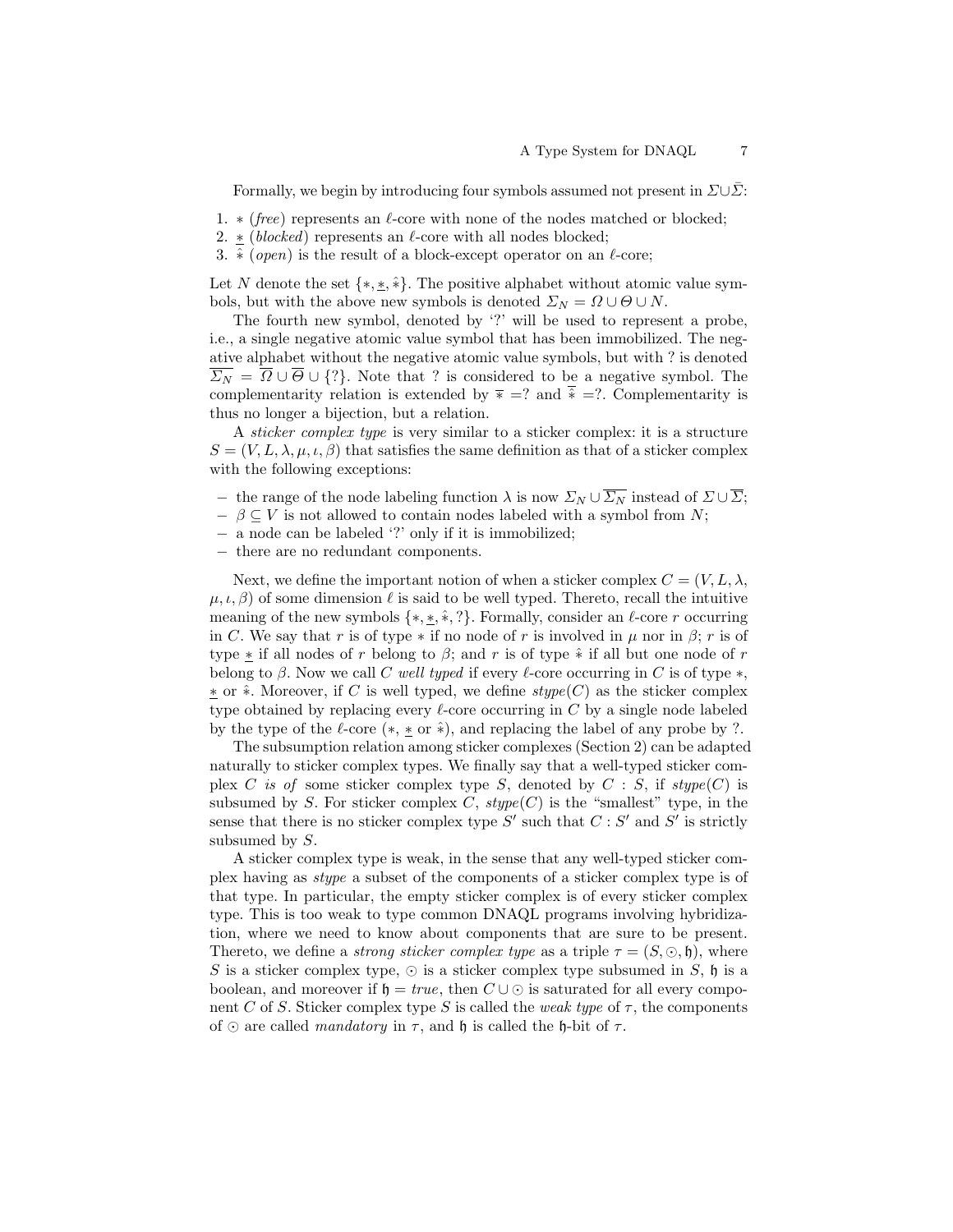A type  $\tau$  is called *saturated* if all complexes having type  $\tau$  are saturated.

For a well-typed complex C and a strong sticker complex type  $\tau = (S, \odot, \mathfrak{h}),$ we now say that C has type  $\tau$  if C is of type S; the complex  $\odot$  is subsumed by stype(C); and C is saturated if  $\mathfrak{h} = true$ .

From now on, we will refer to sticker complex types as weak types and to strong sticker complex types as types.

### 5 A Type System for DNAQL

Given a DNAQL program  $e(x_1, \ldots, x_k)$  with free complex variables  $x_1, \ldots, x_k$ , and given types  $\tau_1, \ldots, \tau_k$  for the respective input variables, we would like to determine whether e is safe under these input types, meaning that for any dimension  $\ell$  and for any input complexes  $C_1, \ldots, C_k$  of dimension  $\ell$  and of the given types  $\tau_1, \ldots, \tau_k$ , the result  $e(C_1, \ldots, C_k)$  on these inputs is well defined. Since types do not restrict the dimension of complexes, if a type involves wildcards, there are infinitely many complexes of that type. Hence safety is not easy to guarantee, indeed safety is undecidable: this will follow from our later Theorem 2 and an easy reduction from satisfiability of well-typed relational algebra expressions, which is undecidable [1].

The best we can do is to come up with a type system that tries to infer the output types from given input types. We have developed a type system that, given e and  $\Gamma = \tau_1, \ldots, \tau_k$  as above, determines whether e is well-typed under Γ, and, if so, infers an output type  $τ$ , this is denoted by  $Γ ⊢ ε : τ$ . The DNAQL type system enjoys the following soundness property:

**Theorem 1.** If  $\Gamma \vdash e : \tau$  then e is safe under  $\Gamma$ , and the resulting complex of e applied to any inputs of type  $\Gamma$  will be of type  $\tau$ .

The full type-checking system and soundness proof are omitted from this conference paper. Here we give some intuitions and examples.

Obviously devising a sound type-checking system in itself is no challenge, as it suffices to judge every program ill typed so that soundness becomes trivial! The challenge is to have a sound type-checking system that still judges most useful DNAQL programs to be typed. Our type system checks DNAQL expressions bottom-up by applying the DNAQL operations on complexes symbolically, on the type level. The operations may fail on the type level, in case we cannot deduce from the type that the operation will be well-defined on all inputs of the given type. If we can deduce well-definedness, we output a tight result type and the type-checking continues. Furthermore, the typing inference made for ifthen-else constructs, shown in Figure 2, are designed so as to maximally benefit from knowledge that complexes are nonempty. These rules maximally infer the presence of mandatory components, which allows later hybridization operations to be typed.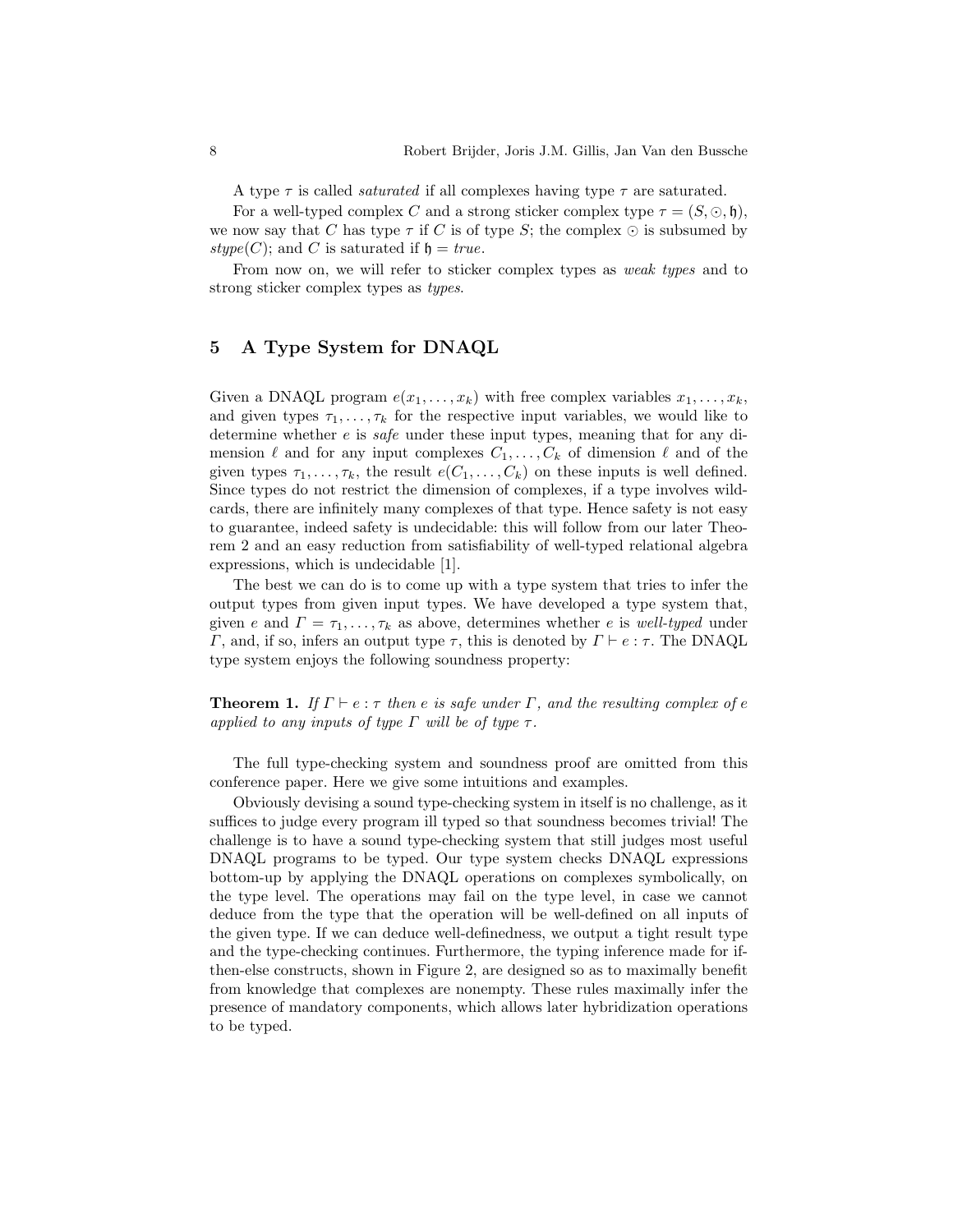$$
\frac{\Gamma \vdash e_1 : \tau_1 \qquad \Gamma[x := \tau_1] \vdash e_2 : \tau_1}{\Gamma \vdash \text{for } x := e_1 \text{ iter } i \text{ do } e_2 : \tau_1}
$$
\n
$$
\frac{\Gamma \vdash x : (S_x, \emptyset, \mathfrak{h}_x) \qquad S_x = (\emptyset, \emptyset, \emptyset, \emptyset, \emptyset) \qquad \Gamma \vdash e_1 : \tau_1}{\Gamma \vdash \text{impty}(x) \text{ then } e_1 \text{ else } e_2 : \tau_1}
$$
\n
$$
\frac{\Gamma \vdash x : (S_x, \bigcirc_x, \mathfrak{h}_x) \qquad \bigcirc_x \neq \emptyset \qquad \Gamma \vdash e_2 : \tau_2}{\Gamma \vdash \text{if } \text{empty}(x) \text{ then } e_1 \text{ else } e_2 : \tau_2}
$$
\n
$$
\frac{\Gamma \vdash x : (S_x, \bigcirc_x, \mathfrak{h}_x) \qquad \bigcirc_x = \emptyset \qquad |comp(S_x)| = 1}{\Gamma \vdash e_1 : (S_1, \bigcirc_1, \mathfrak{h}_1) \qquad \Gamma[x := (S_x, comp(S_x), \mathfrak{h}_x)] \vdash e_2 : (S_2, \bigcirc_2, \mathfrak{h}_2)}
$$
\n
$$
\Gamma \vdash \text{if } \text{empty}(x) \text{ then } e_1 \text{ else } e_2 : (S_1 \cup S_2, \bigcirc_1 \cap \bigcirc_2, \mathfrak{h})
$$
\n
$$
\mathfrak{h} = (S_1 \cup S_2 \text{ is saturated})
$$
\n
$$
\frac{\bigcirc_x = \emptyset \qquad |comp(S_x)| > 1 \qquad \Gamma \vdash e_1 : (S_1, \bigcirc_1, \mathfrak{h}_1) \qquad \Gamma \vdash e_2 : (S_2, \bigcirc_2, \mathfrak{h}_2)}{\Gamma \vdash \text{if } \text{empty}(x) \text{ then } e_1 \text{ else } e_2 : (S_1 \cup S_2, \bigcirc_1 \cap \bigcirc_2, \mathfrak{h})}
$$
\n
$$
\mathfrak{h} = (S_1 \cup S_2 \text{ is saturated})
$$

Fig. 2. Typing relation for the control flow of DNAQL.

Example 2. Recall the program from Example 1 in Section 3. Consider the weak types  $S_1 = \#_3 * \#_4 \#_5$  and  $S_2 = \#_1 \#_3 * \#_4$ . The program is well-typed under the types  $\tau_1 = (S_1, S_1, false)$  for  $x_1$  and  $\tau_2 = (S_2, \emptyset, false)$  for  $x_2$ . Since  $S_1$  is mandatory in  $\tau_1$ , we know that input  $x_1$  will be nonempty. Note also that the h-bit in  $\tau_1$  is false, although complexes of type  $S_1$  are necessarily saturated. The subexpression  $e_1 = \text{hybridize}(x_1 \cup \text{immob}(\bar{a}))$  is typed as  $(S_1^?, \emptyset, true),$  where  $S_1^?$  consists of the following components: (i)  $S_1$  itself; (ii) immob(?); and the complex formed by the union of  $(i)$  and  $(ii)$  and matching the node  $*$  with the node ?. Note that there are no mandatory components, since on inputs without an  $a$ , only (i) and (ii) will occur, whereas on inputs where all strands have an  $a$ , only (iii) will occur. The  $\mathfrak h$ -bit is now true since a complex resulting from hybridization is always saturated. Applying flush to  $e_1$  yields output type  $(S_1^?$  $\hat{\theta}, \text{true}, \text{where } S_1^2$  $\alpha$  consists of components (ii) and (iii) above. Finally the variable  $y_1$  in the let-construct is assigned the type  $(S_1, \emptyset, true)$ . Similarly,  $y_2$ gets the type  $(S_2, \emptyset, true)$ . Yet, by the design of the if-then-else typing rules, the subexpression on the last line of the program will be typed under the strong types  $(S_1, S_1, true)$  for  $y_1$  and  $(S_2, S_2, true)$  for  $y_2$ . Because all components are now mandatory, the type inferred for subexpression hybridize( $y_1 \cup y_2 \cup \overline{\#_5\#_1}$ ) will be  $(S_{12}, S_{12}, true)$ , where  $S_{12}$  is the weak type obtained from the union of  $S_1, S_2$ and  $\overline{\#}_5 \overline{\#}_1$  by matching the  $\#_5$  and  $\overline{\#}_5$  and the  $\#_1$  and  $\overline{\#}_1$  nodes, respectively. After ligate and cleanup the output type is  $(S, S, true)$  where S consists of the single strand  $\#_3 * \#_4 \#_5 \#_1 \#_3 * \#_4$ . The final output type of the entire program, combining the then- and else-branches, is  $(S, \emptyset, true)$ .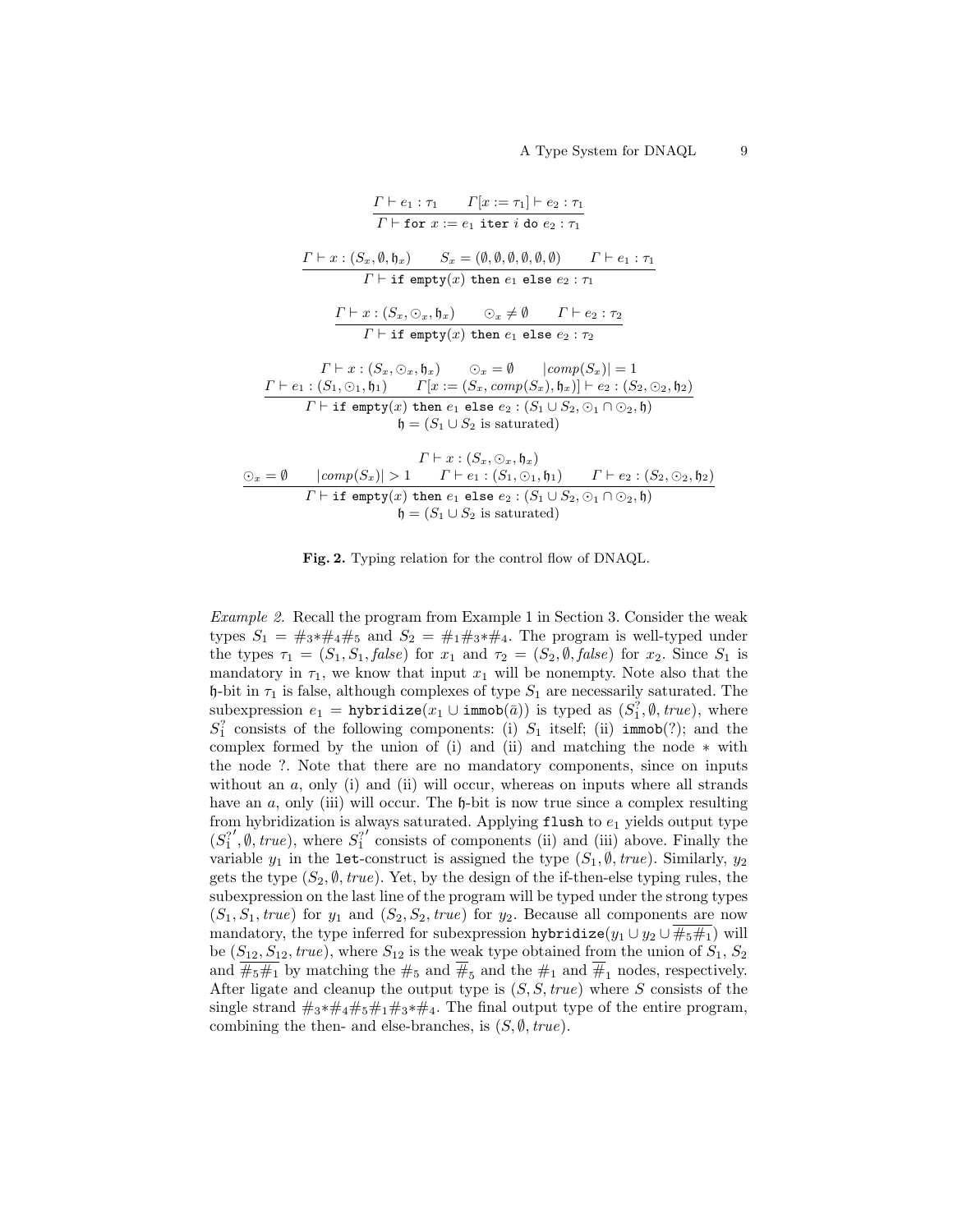For another example, consider the program

$$
\texttt{hybridize}(\texttt{hybridize}(x \cup \bigcup_{a \in A} \texttt{immob}(\overline{a})) \cup \overline{\#_3\#_4}).
$$

This program is ill typed under the type  $\tau = (S, S, true)$  for x with  $S = \#_3 * \#_4$ . Indeed, the nested hybridize subexpression is still well-typed, yielding the output type  $(S^2, \emptyset, true)$  without any mandatory components. Adding the component  $\overline{4}3\overline{4}4$  to  $S^?$ , however, yields a complex with nonterminating hybridization [5], so the type checker will reject the top-level hybridize.

Yet, this program will have a well-defined output on every input C of type  $\tau$ . Indeed, every strand in C contains some  $a \in A$ , so the minimal type of the result of the nested hybridize will actually have a single complex component formed by the union of S and  $\text{immod}(?)$  with  $*$  and ? matched. Then the top-level hybridize will terminate since each sticker complex can have at most immobilized node.

This example shows that well-defined programs may be ill typed; this is unavoidable in general since safety is undecidable.

## 6 Relational Algebra Simulation

In this section we strengthen an earlier result [13] to the effect that relational algebra expressions can be simulated by DNAQL programs: we show that the simulation is already possible by *well-typed* programs. This illustrates the power of our type system (cf. the comment made after Theorem 1).

Basically we assume a universe  $U$  of data elements. A *relation schema*  $R$  is a finite set of attribute names. We can use the same alphabet  $\Omega$  for these attribute names. A tuple over R is a mapping from R to U. A relation instance over R is a finite set of tuples over R.

The syntax of the relational algebra [9,12,1] is generated by the following grammar:

$$
e ::= x | (e \cup e) | (e - e) | (e \times e) | \sigma_{A=B}(e) | \hat{\pi}_A(e) | \rho_{A/B}(e)
$$

Here,  $x$  stands for a relation variable, and  $A$  and  $B$  stand for attributes. Our version of the relational algebra is slightly nonstandard in that our version of projection  $(\hat{\pi})$  projects away some given attribute, as opposed to the standard projection which projects on some given subset of the attributes.

The relational algebra obeys a simple type system where expressions are typed by relation schemes [6]. Given a relational algebra expression  $e(x_1, \ldots, x_k)$ over the input relation variables  $x_1, \ldots, x_k$ , and given input relation schemas  $\Gamma = R_1, \ldots, R_k$ , we can determine whether e is well typed under  $\Gamma$ , and, if so, infer a result relation schema R, denoted by  $\Gamma \vdash e : R$  or just  $e : R$  if  $\Gamma$  is understood. The typing rules are simple. If  $e_1 : R$  and  $e_2 : R$  then  $(e_1 \cup e_2) : R$  and  $(e_1-e_2)$ : R; if  $e_1$ :  $R_1$  and  $e_2$ :  $R_2$  for disjoint  $R_1$  and  $R_2$ , then  $(e_1 \times e_2)$ :  $R_1 \cup R_2$ ; if  $e : R$  and  $A, B \in R$  then  $\sigma_{A=B}(e) : R$ ; if  $e : R$  and  $A \in R$  then  $\hat{\pi}_A(e) : R \setminus \{A\}$ ; if  $e : R$  and  $A \in R$  and  $B \notin R$  then  $\rho_{A/B}(e) : (R \setminus \{A\}) \cup \{B\}.$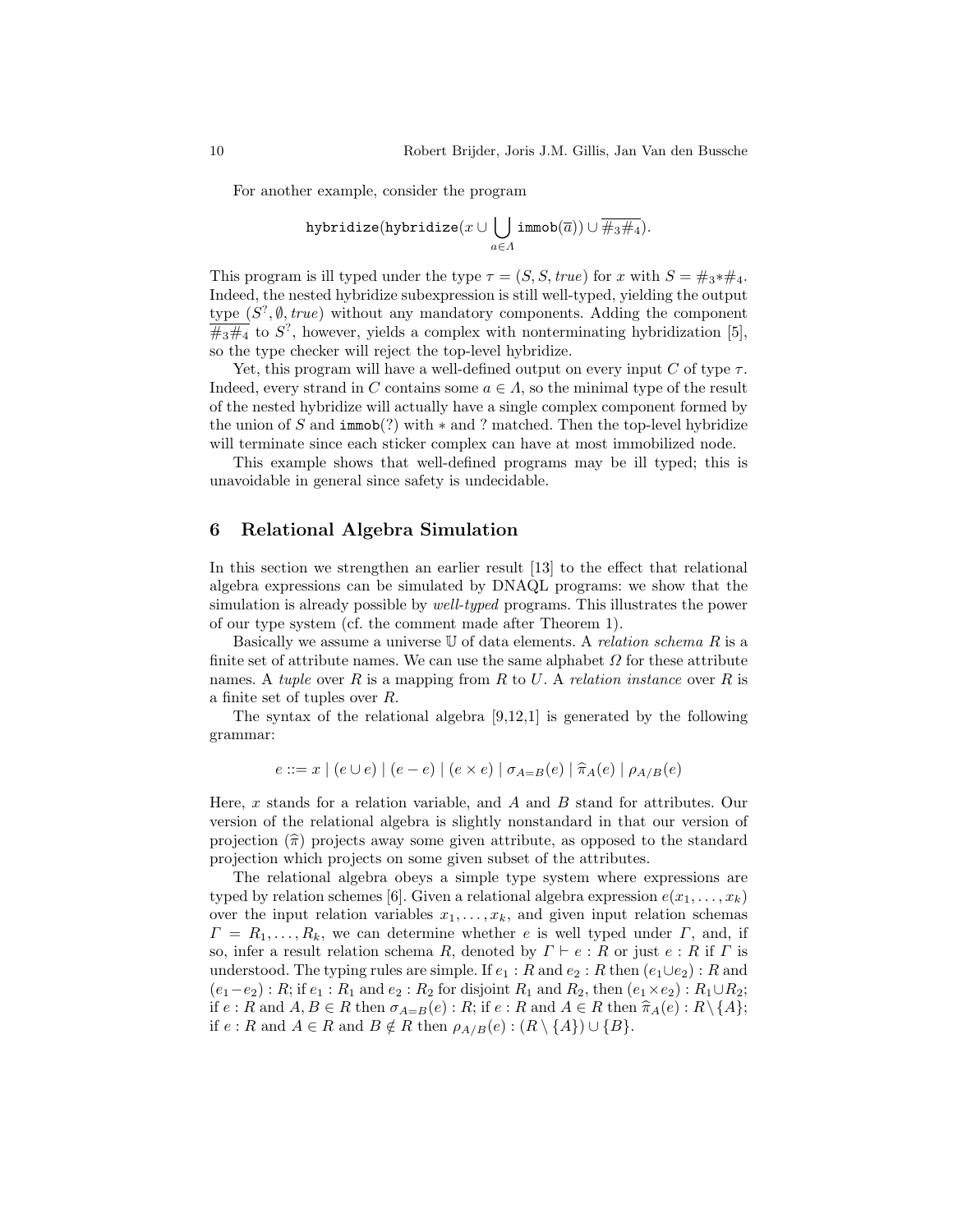The semantics of the relational algebra is well known and we omit a formal definition. Provided  $\Gamma \vdash e : R$ , on any input relation instances  $I_1, \ldots, I_k$  over  $R_1, \ldots, R_k$ , the result  $e(I_1, \ldots, I_k)$  is well defined and is a relation instance over R.

We want now to represent relation instances by complexes. We will store data elements as vectors of atomic value symbols. So formally, we use the set of strings  $\Lambda^*$  as our universe U. Then a tuple t (relation instance I) is said to be of dimension  $\ell$  if all data elements appearing in  $t(I)$  are strings of length  $\ell$ . Let t be a tuple of dimension  $\ell$  over relation schema R. We may assume a fixed order on all attribute names. Let the attributes of R in order be  $A, \ldots, B$ . We then represent t by the following  $\ell$ -complex:

$$
complex(t) = \#_2A\#_3t(A)\#_4 \dots \#_2B\#_3t(B)\#_4.
$$

A relation instance I of dimension  $\ell$  is then represented by the  $\ell$ -complex

$$
complex(I) = \bigcup \{complex(t) \mid t \in I\}.
$$

This complex(I) is of strong type  $\tau_R = (complex(R), \emptyset, true)$ , where complex(R) is  $\#_2A\#_3*\#_4\ldots\#_2B\#_3*\#_4.$ 

We are now in a position to state our main theorem.

**Theorem 2.** Let  $e(x_1, \ldots, x_k)$  be an arbitrary well-typed relational algebra expression, let  $\Gamma = R_1, \ldots, R_k$  be input relation schemas, and let R be an output relation schema such that  $\Gamma : e \vdash R$ . Then e can be translated into a DNAQL program  $e^{DNA}(x_1, \ldots, x_k)$ , such that the following holds:

1.  $e^{DNA}$  is well-typed, i.e.,  $\tau_{R_1}, \ldots, \tau_{R_k} \vdash e^{DNA} : \tau_R$ .

2.  $e^{DNA}$  simulates e uniformly over all dimensions  $\ell$ , i.e., for each natural number  $\ell$  and for any  $\ell$ -dimensional input relation instances  $I_1, \ldots, I_k$  over  $R_1, \ldots, R_k$  respectively,

$$
e^{DNA}(complex(I_1),...,complex(I_k)) = complex(e(I_1,...,I_k))
$$

(up to isomorphism).

The proof of the first statement is omitted in this conference paper. The second statement has been proven in previous work [13].

### 7 Conclusion

An interesting problem is to understand the precise expressive power of welltyped DNAQL programs. Theorem 2 provides a lower bound; a corresponding upper bound, to the effect that every well-typed DNAQL program can be simulated in the relational algebra (on relational structures representing the typed input complexes) would establish DNAQL as the DNA-computing equivalent of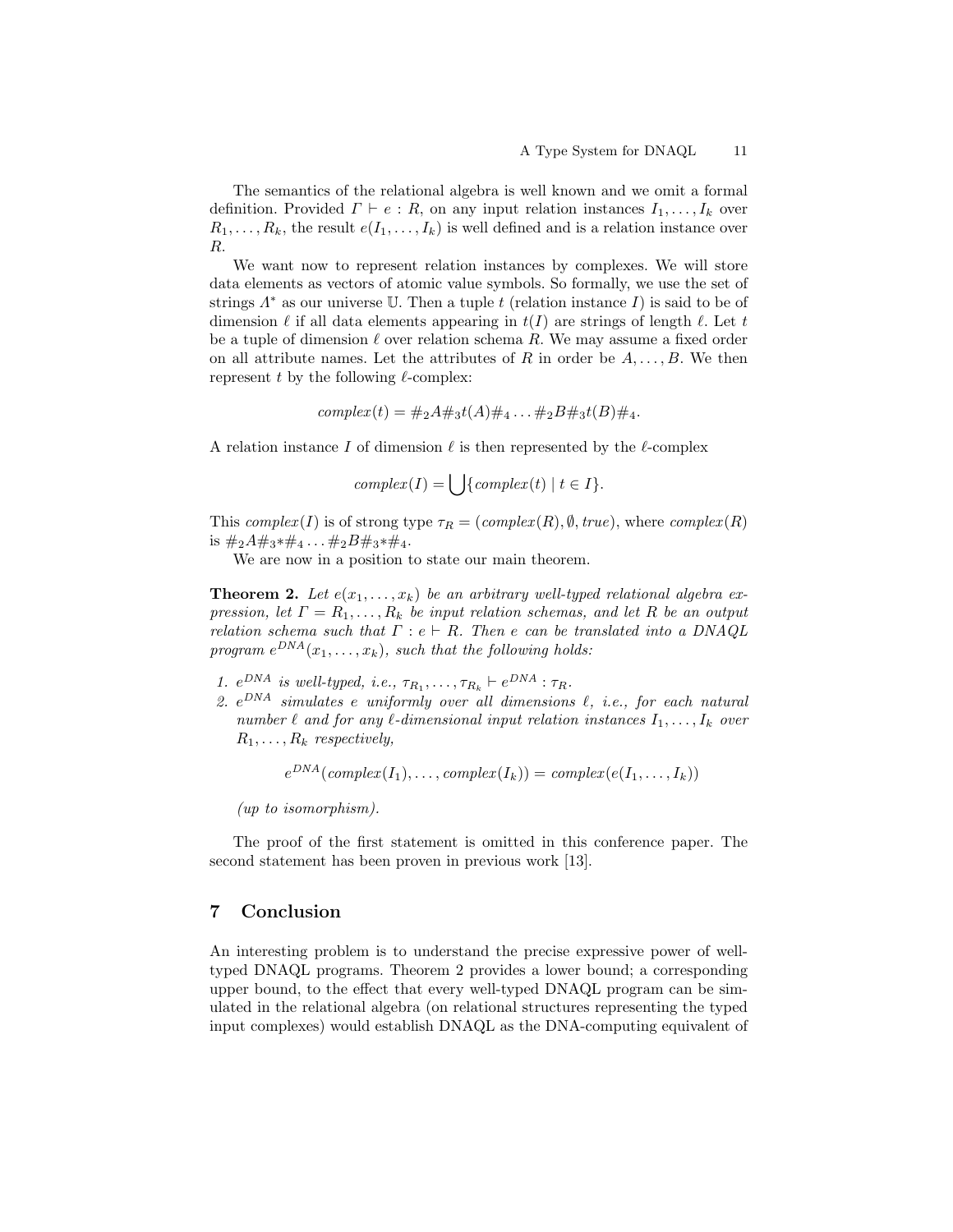the relational algebra. We note that untyped operations, e.g., the difference operator applied to arbitrary complexes of unknown type, are strictly more powerful than the relational algebra.

On the practical level, the obvious research direction is to verify some nontrivial DNAQL programs experimentally, or simulate them in silico. Indeed, we have gone to great efforts to design an abstraction that is as plausible as possible. A static analysis of the error rates of DNAQL programs on the type level is another necessary topic for further research.

### References

- 1. Abiteboul, S., Hull, R., Vianu, V.: Foundations of Databases. Addison-Wesley (1995)
- 2. Adleman, L.: Molecular computation of solutions to combinatorial problems. Science 226, 1021–1024 (1994)
- 3. Amos, M.: Theoretical and Experimental DNA Computation. Springer (2005)
- 4. Arita, M., Hagiya, M., Suyama, A.: Joining and rotating data with molecules. ICEC 1997.
- 5. Brijder, R., Gillis, J., Van den Bussche, J.: Graph-theoretic formalization of hybridization in DNA sticker complexes. DNA17.
- 6. Van den Bussche, J., Van Gucht, D., Vansummeren, S.: A crash course in database queries. PODS 2007.
- 7. Chen, J., Deaton, R., Wang, Y.Z.: A DNA-based memory with in vitro learning and associative recall. Natural Computing 4(2), 83–101 (2005)
- 8. Condon, A., Corn, R., Marathe, A.: On combinatorial DNA word design. Journal of Computational Biology 8(3), 201–220 (2001)
- 9. Date, C.: An Introduction to Database Systems. Addison-Wesley (2004)
- 10. Diatchenko, L., Lau, Y., et al.: Suppression subtractive hybridization: a method for generating differentially regulated or tissue-specific cDNA probes and libraries. PNAS 93(12), 6025–6030 (1996)
- 11. Dirks, R., Pierce, N.: Triggered amplification by hybridization chain reaction. PNAS 101(43), 15275–15278 (2004)
- 12. Garcia-Molina, H., Ullman, J., Widom, J.: Database Systems: The Complete Book. Prentice Hall (2009)
- 13. Gillis, J., Van den Bussche, J.: A formal model of databases in DNA. Algebraic and Numeric Biology 2010.
- 14. Gunter, C., Mitchell, J. (eds.): Theoretical Aspects of Object-Oriented Programming. MIT Press (1994)
- 15. Jonoska, N., McColm, G., Staninska, A.: On stoichiometry for the assembly of flexible tile DNA complexes. Natural Computing 10(3), 1121–1141 (2011)
- 16. Paun, G., Rozenberg, G., Salomaa, A.: DNA Computing. Springer (1998)
- 17. Pierce, B.: Types and Programming Languages. MIT Press (2002)
- 18. Qian, L., Soloveichik, D., Winfree, E.: Efficient Turing-universal computation with DNA polymers. DNA16.
- 19. Reif, J.: Parallel biomolecular computation: models and simulations. Algorithmica 25(2–3), 142–175 (1999)
- 20. Reif, J., et al.: Experimental construction of very large scale DNA databases with associative search capability. DNA7.